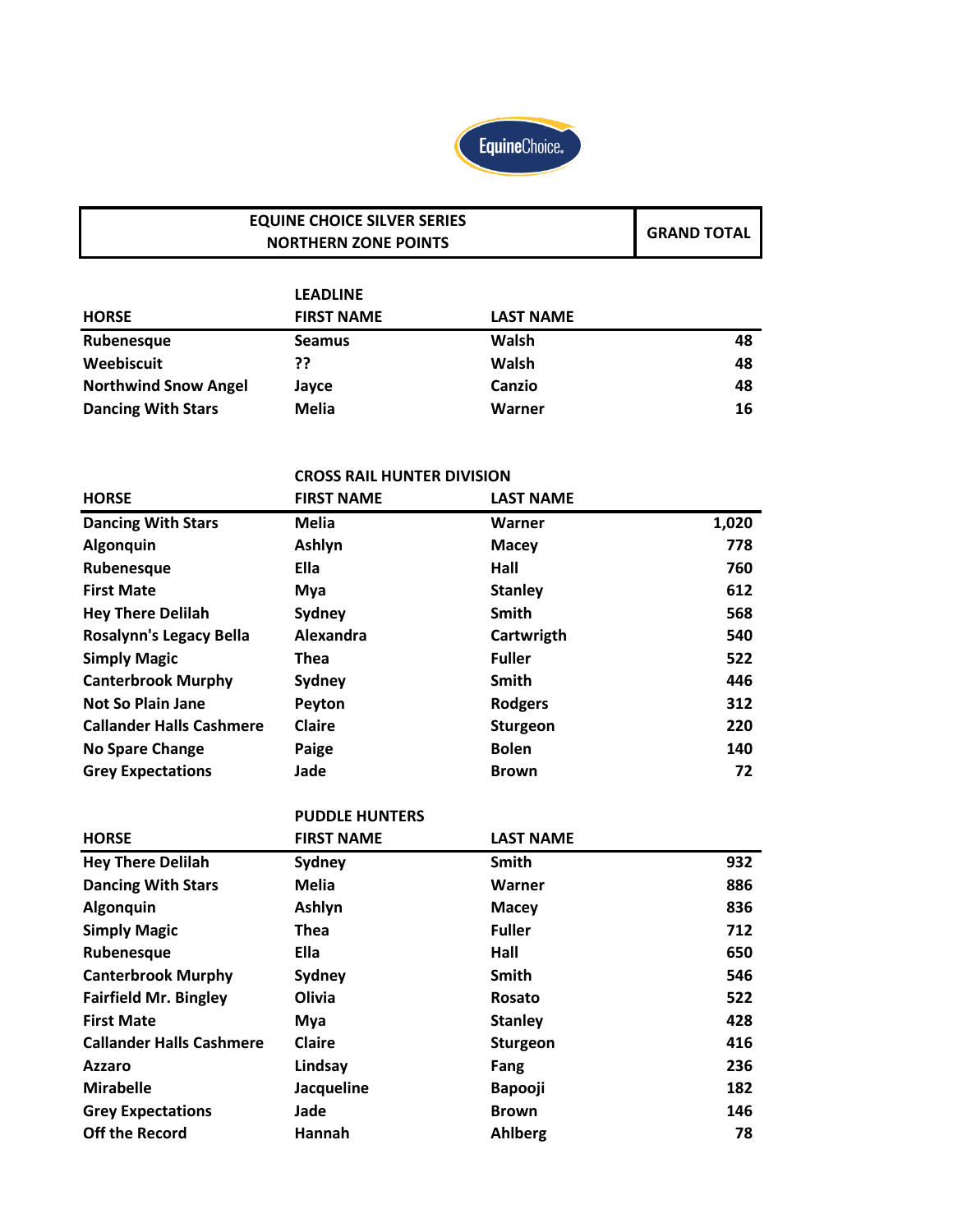|                               | <b>2'0" OPEN HUNTER</b> |                  |     |
|-------------------------------|-------------------------|------------------|-----|
| <b>HORSE</b>                  | <b>FIRST NAME</b>       | <b>LAST NAME</b> |     |
| <b>Gold Daddy</b>             | Emma Kate               | <b>Hamilton</b>  | 320 |
| <b>Baywatch KE</b>            | <b>Bailey</b>           | <b>Murray</b>    | 288 |
| <b>Rosalyn's Legacy Bella</b> | Jaime                   | <b>Kilfoyle</b>  | 356 |
| <b>Mardi Gras</b>             | Megan                   | <b>Smith</b>     | 300 |
| <b>Miss Vanjie KE</b>         | Kailtlin                | <b>Ouellette</b> | 192 |
| <b>Desperado KE</b>           | Mya                     | Kanhai           | 160 |
| <b>Kiss Me Cate</b>           | <b>Madison</b>          | Cutt             | 160 |
| <b>Skittles</b>               | Peyton                  | <b>Moore</b>     | 128 |
| <b>Flash Forward</b>          | <b>Kaylie</b>           | Ezer             | 138 |

## **2'3" OPEN HUNTER**

| <b>HORSE</b>            | <b>FIRST NAME</b> | <b>LAST NAME</b>       |     |
|-------------------------|-------------------|------------------------|-----|
| <b>Charming Grenade</b> | <b>Kole</b>       | Down                   | 746 |
| <b>Algonquin</b>        | <b>Mickaela</b>   | Junck                  | 582 |
| <b>Gold Daddy</b>       | Emma Kate         | <b>Hamilton</b>        | 472 |
| <b>Rios Saltare</b>     | Jade Brown &      | <b>Charloote Coons</b> | 418 |
| Mardi Gras              | <b>Meghan</b>     | <b>Smith</b>           | 354 |
| Outlander               | Aislynn           | Kell                   | 238 |
| <b>Flash Forward</b>    | <b>Kaylie</b>     | Ezer                   | 224 |
| <b>From Away</b>        | Candace           | <b>Hudson</b>          | 180 |
| <b>Memento</b>          | <b>Jackie</b>     | Pegg                   | 162 |
| <b>Baywatch KE</b>      | <b>Bailey</b>     | <b>Murray</b>          | 162 |
| <b>Off the Record</b>   | Sunny             | Little                 | 80  |

#### **CHILDREN'S PONY HUNTER**

| <b>HORSE</b>               | <b>FIRST NAME</b> | <b>LAST NAME</b> |     |
|----------------------------|-------------------|------------------|-----|
| Lil Bit of Sass            | Sydney            | <b>English</b>   | 538 |
| <b>Cat's in the Cradle</b> | <b>Claire</b>     | <b>Boushy</b>    | 504 |
| <b>Not So Plain Jane</b>   | Olivia            | <b>Dallaire</b>  | 404 |
| <b>Beethoven</b>           | <b>Taylee</b>     | <b>Unsworth</b>  | 404 |
| <b>Morton's City Kitty</b> | Kailey            | <b>Kaiser</b>    | 378 |
| Pickpocket                 | <b>Madeleine</b>  | <b>McKeown</b>   | 304 |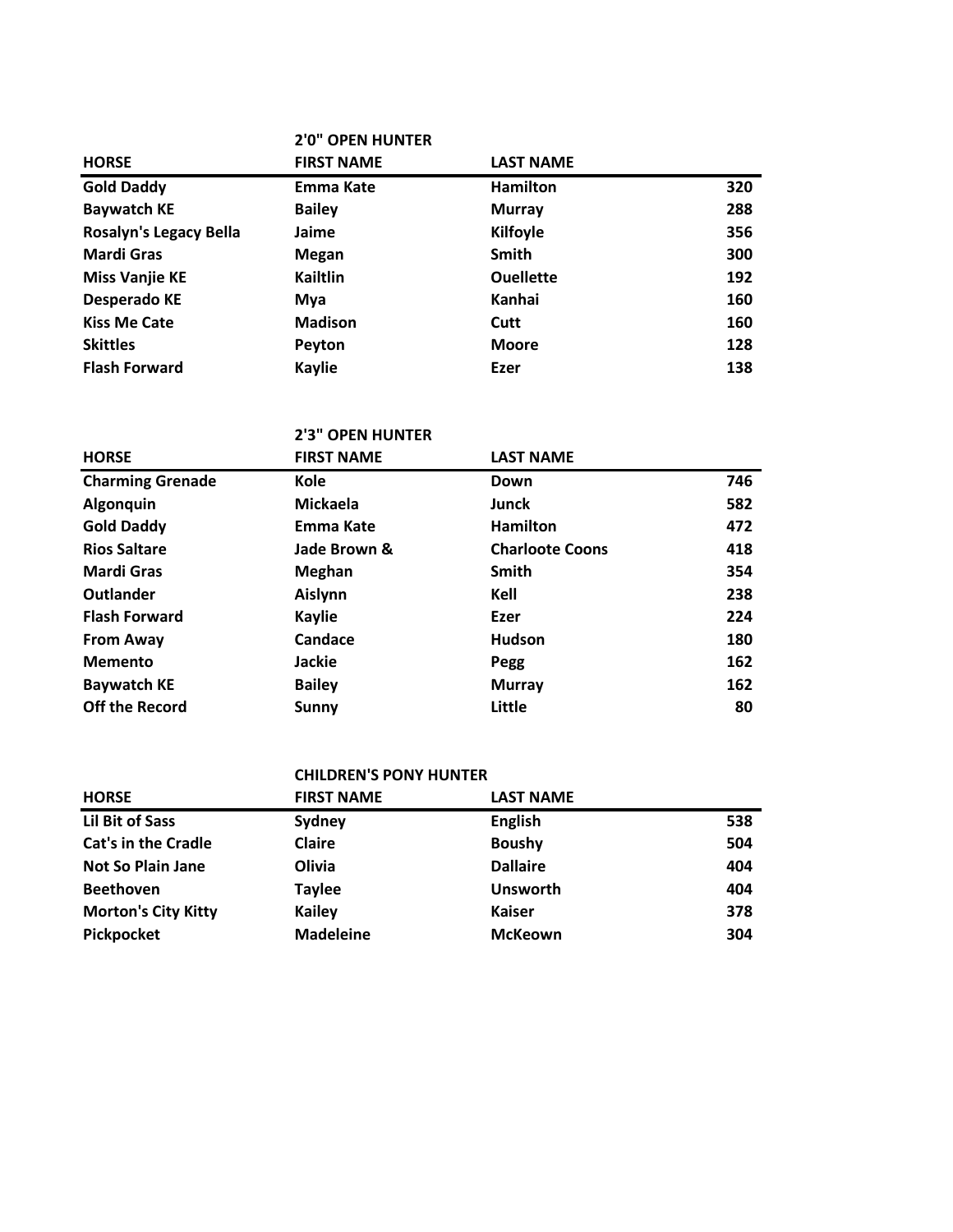|                         | <b>2'6" OPEN HUNTER</b> |                  |       |
|-------------------------|-------------------------|------------------|-------|
| <b>HORSE</b>            | <b>FIRST NAME</b>       | <b>LAST NAME</b> |       |
| <b>Charming Grenade</b> | <b>Kole</b>             | Down             | 1,192 |
| <b>Bentley</b>          | <b>Kaley</b>            | Down             | 504   |
| <b>Adomat</b>           | <b>Alicia</b>           | <b>Miller</b>    | 504   |
| Roxborough              | <b>Denis</b>            | <b>Sweeney</b>   | 504   |
| <b>Dior</b>             | <b>Kenzie</b>           | <b>Wells</b>     | 408   |
| Quianti                 | <b>Nicole</b>           | Donovan          | 364   |
| <b>Rios Saltare</b>     | <b>Charlotte</b>        | Coons            | 364   |
| <b>Captain Morgan</b>   | Lyla                    | <b>Petroff</b>   | 268   |
| <b>Vivace</b>           | Emma                    | <b>Ahlberg</b>   | 268   |
| <b>Keep It Simple</b>   | Autumn                  | Casselman        | 216   |
| <b>Gold Daddy</b>       | Emma Kate               | <b>Hamilton</b>  | 216   |
| Lorenzo                 | Denis                   | <b>Sweeney</b>   | 192   |
| <b>Blueberry Hill</b>   | Lauren                  | <b>Collins</b>   | 144   |
| <b>Kiss Me Cate</b>     | <b>Madison</b>          | Cutt             | 84    |
| <b>Outlander</b>        | Aislynn                 | Kell             | 72    |
| <b>Beethoven</b>        | <b>Taylee</b>           | <b>Unsworth</b>  | 56    |
| Algonquin               | <b>Mickaela</b>         | Junck            | 48    |

## **2'9" OPEN HUNTER**

| <b>HORSE</b>              | <b>FIRST NAME</b> | <b>LAST NAME</b> |     |
|---------------------------|-------------------|------------------|-----|
| <b>Park Place</b>         | Emma Kate         | <b>Hamilton</b>  | 540 |
| <b>Nobleton KS</b>        | Alyson            | Weedon           | 252 |
| <b>Blueberry Hill</b>     | Lauren            | <b>Collins</b>   | 180 |
| Quianti                   | <b>Nicole</b>     | <b>Donovan</b>   | 168 |
| <b>Killaloe</b>           | <b>Elizabeth</b>  | Wilkinson        | 156 |
| <b>Rocket Man</b>         | <b>Faith</b>      | <b>Moffat</b>    | 204 |
| <b>Bentley</b>            | <b>Kaley</b>      | Down             | 228 |
| <b>Till We Meet Again</b> | <b>Alicia</b>     | <b>Chaulk</b>    | 180 |
| <b>Nautica Z</b>          | Rebecca           | Wade             | 168 |
| <b>Charming Grenade</b>   | Kole              | Down             | 228 |

## **3'0" OPEN HUNTER**

| <b>HORSE</b>              | <b>FIRST NAME</b> | <b>LAST NAME</b> |     |
|---------------------------|-------------------|------------------|-----|
| <b>Park Place</b>         | Emma Kate         | <b>Hamilton</b>  | 374 |
| Roxborough                | <b>Denis</b>      | <b>Sweeney</b>   | 372 |
| <b>Dior</b>               | <b>Denis</b>      | Sweeney          | 338 |
| <b>Till We Meet Again</b> | <b>Alicia</b>     | <b>Chaulk</b>    | 270 |
| Lorenzo                   | <b>Denis</b>      | Sweeney          | 170 |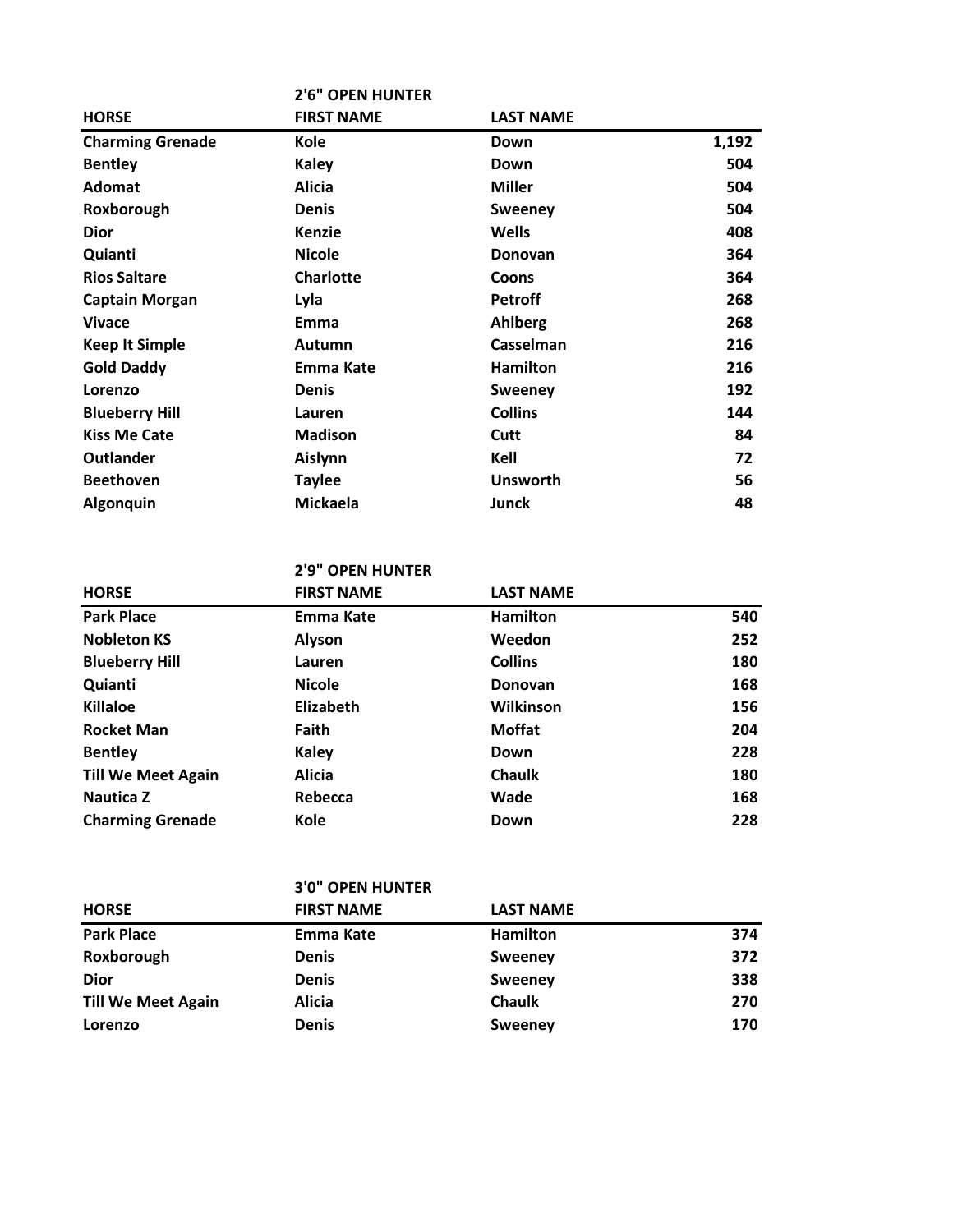|                   | <b>3'3" OPEN HUNTER</b> |                  |    |
|-------------------|-------------------------|------------------|----|
| <b>HORSE</b>      | <b>FIRST NAME</b>       | <b>LAST NAME</b> |    |
| <b>Park Place</b> | Emma Kate               | <b>Hamilton</b>  | 32 |

#### **MEDIUM PONY HUNTER**

| <b>HORSE</b>             | <b>FIRST NAME</b> | <b>LAST NAME</b> |     |
|--------------------------|-------------------|------------------|-----|
| <b>Rosewin Browmance</b> | <b>Brooke</b>     | <b>Miller</b>    | 304 |

#### **LARGE PONY HUNTER**

| <b>HORSE</b>               | <b>FIRST NAME</b> | LAST NAME     |     |
|----------------------------|-------------------|---------------|-----|
| <b>Morton's Catog</b>      | Kailey            | Kaiser        | 368 |
| <b>Cat's In The Cradle</b> | <b>Claire</b>     | <b>Boushy</b> | 288 |
| <b>Northwind Marielle</b>  | Victoria          | <b>Bourne</b> | 288 |

## **HACK DIVISION HORSE FIRST NAME LAST NAME Fiocco Rosso Megan Fang 858 Nobleton KS Alyson Weedon 828 Rios Saltare Jade Brown & Charlotte Coons 744 Adomat Alicia Miller 612 Bentley Kaley Down 518 Blue Bayou Lauren Collins 504 Gold Daddy Emma Kate Hamilton 496 Nautica Z Kate Durkin 264 Tara Priscilla Nykoliation 252 Outlander Aislynn Kell 180 Rocket Man Faith Moffat Moffat 180 Miss Vanjie KE Kaitlin CONFINGERY AND <b>CONFIDENT CONFIDENT 180 Carlito Emily Williams 144 Algonquin Mickaela Junck 132 Mozart Karen Jacobs 66**

## **JUMPER DIVISIONS**

|                      | <b>CROSSRAIL JUMPER</b> |                  |     |
|----------------------|-------------------------|------------------|-----|
| <b>HORSE</b>         | <b>FIRST NAME</b>       | <b>LAST NAME</b> |     |
| Cairo                | <b>Hayley</b>           | <b>Martin</b>    | 226 |
| Capri                | Anna                    | <b>Milburn</b>   | 92  |
| <b>Call My Bluff</b> | Georgia                 | <b>Bowers</b>    | 90  |
| <b>Azzaro</b>        | Lindsay                 | Fang             | 78  |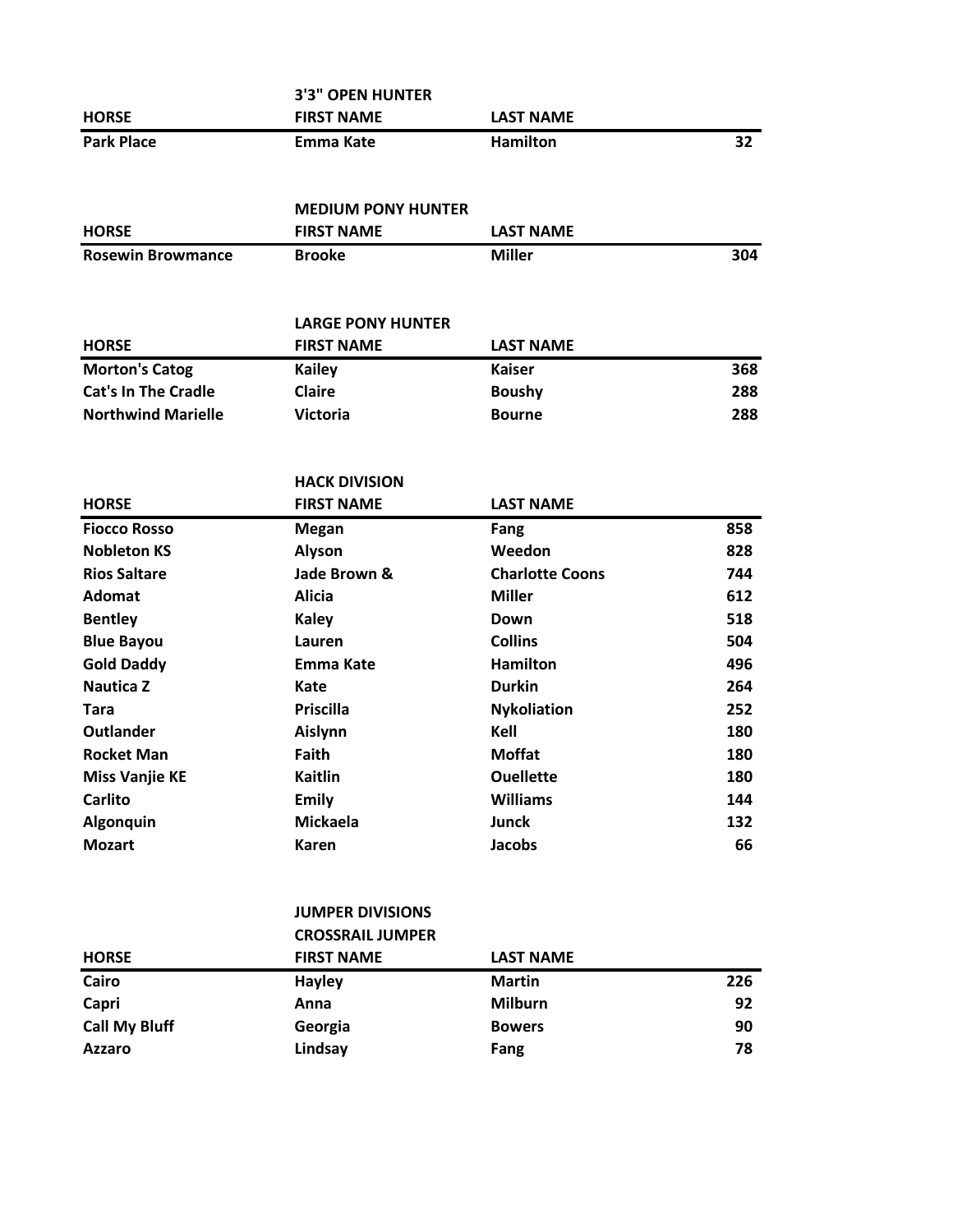|                              | .60M JUMPER       |                  |     |
|------------------------------|-------------------|------------------|-----|
| <b>HORSE</b>                 | <b>FIRST NAME</b> | <b>LAST NAME</b> |     |
| <b>Bentley</b>               | <b>Kaley</b>      | Down             | 286 |
| <b>Northern Cross Victor</b> | <b>Justine</b>    | <b>Clair</b>     | 240 |
| Lola                         | <b>Francesca</b>  | Van Keeken       | 216 |
| <b>Kashigans Island</b>      | Alexandra         | <b>Gittens</b>   | 204 |
| Capri                        | Anna              | <b>Milburn</b>   | 192 |
| <b>Mystical Moon</b>         | Kailynn           | Forsyth          | 138 |
| Cairo                        | <b>Hayley</b>     | <b>Martin</b>    | 120 |
| <b>Spotz</b>                 | <b>Nyla</b>       | <b>Plouffe</b>   | 88  |
| Vienna                       | Michaela          | Roy              | 56  |

|                         | .80M JUMPER       |                  |     |
|-------------------------|-------------------|------------------|-----|
| <b>HORSE</b>            | <b>FIRST NAME</b> | <b>LAST NAME</b> |     |
| Impending               | Alexandra         | Hooft            | 138 |
| Jagermeister            | <b>Noah</b>       | Lawlor           | 128 |
| <b>Kashigans Island</b> | Alexandra         | <b>Gittens</b>   | 106 |
| <b>Bradman</b>          | Meghan            | Smith            | 90  |
| <b>Mystical Moon</b>    | Kailynn           | Forsyth          | 80  |

|                      | .90M JUMPER                 |                  |     |
|----------------------|-----------------------------|------------------|-----|
| <b>HORSE</b>         | <b>FIRST NAME</b>           | <b>LAST NAME</b> |     |
| Cullen               | <b>Camille</b>              | <b>King</b>      | 308 |
| <b>Sweet Emotion</b> | Carley                      | <b>Davis</b>     | 292 |
| Jagermeister         | <b>Noah</b>                 | Lawlor           | 72  |
| Kodachrome           | <b>Susan</b>                | <b>Braund</b>    | 72  |
|                      | <b>1.0M JUMPER</b>          |                  |     |
| <b>HORSE</b>         | <b>FIRST NAME</b>           | <b>LAST NAME</b> |     |
| Grumman              | <b>Pauline</b>              | St. Onge         | 196 |
| Panacea              | Jessica                     | Rowntree         | 124 |
| Jagermeister         | <b>Noah</b>                 | Lawlor           | 90  |
| <b>Crimson King</b>  | Whitney                     | <b>McKee</b>     | 40  |
|                      | 1.10M JUMPER                |                  |     |
| <b>HORSE</b>         | <b>FIRST NAME</b>           | <b>LAST NAME</b> |     |
| Sav La Mar           | Joyce                       | <b>Cameron</b>   | 32  |
|                      | YOUNG JUMPER - SIX YEAR OLD |                  |     |
| <b>HORSE</b>         | <b>FIRST NAME</b>           | <b>LAST NAME</b> |     |
| Panacea              | <b>Jessica</b>              | <b>Rowntree</b>  | 32  |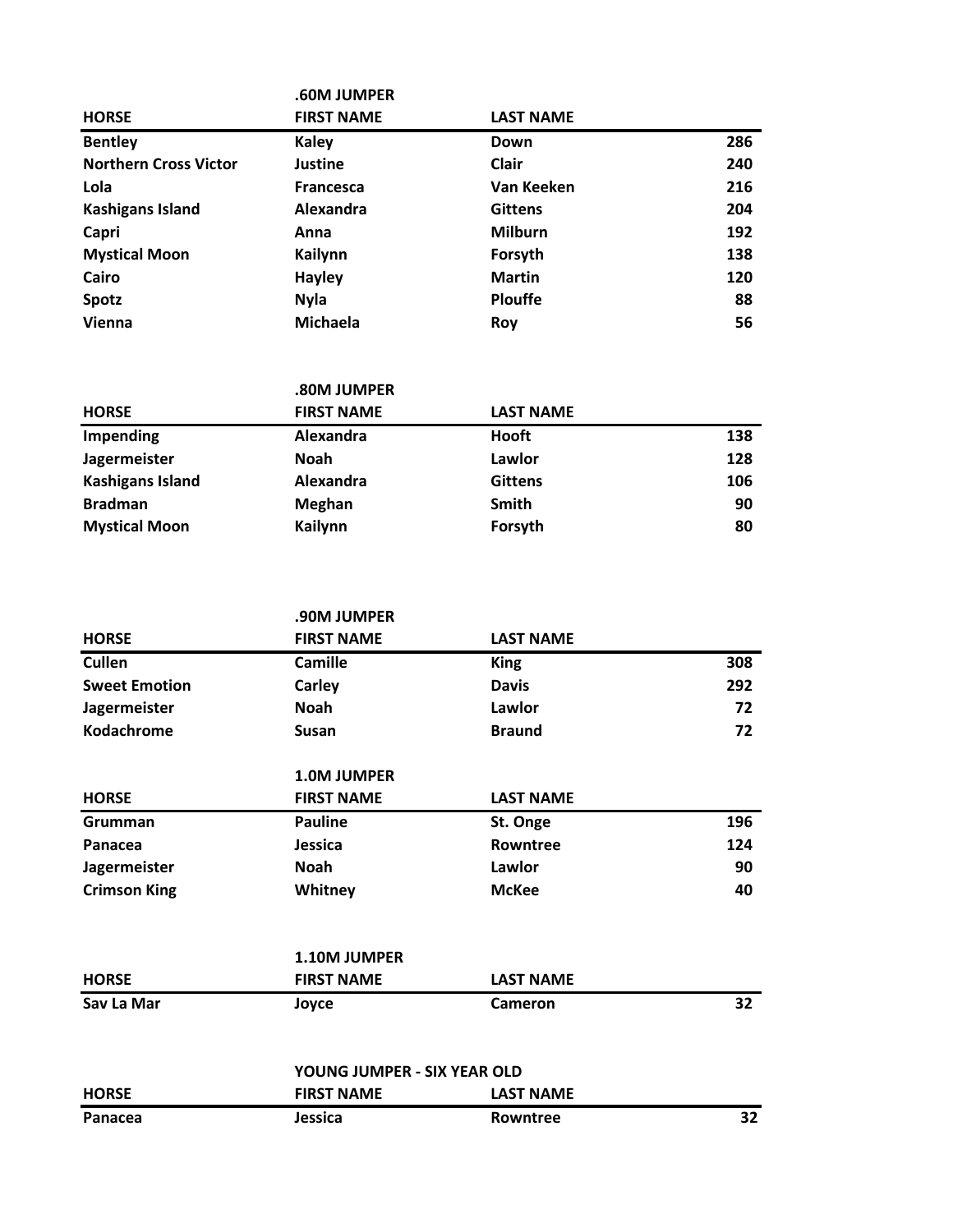## **EQUITATION**

| <b>WALK/TROT EQUITATION ON THE FLAT</b> |                     |
|-----------------------------------------|---------------------|
| FIDET NIA BAF                           | <b>I ACT NIANAE</b> |

| <b>HORSE</b> | <b>FIRST NAME</b> | <b>LAST NAME</b> |     |
|--------------|-------------------|------------------|-----|
|              | <b>Bianca</b>     | Caracoglia       | 178 |
|              | <b>Taylee</b>     | <b>Unsworth</b>  | 140 |
|              | <b>Megan</b>      | Fang             | 112 |
|              | Claire            | Sturgeon         | 102 |
|              | Alexandra         | Cartwright       | 96  |
|              | Jade              | <b>Brown</b>     | 84  |
|              | <b>Thea</b>       | <b>Fuller</b>    | 58  |
|              | Lindsay           | Fang             | 50  |

## **A EQUITATION ON THE FLAT**

| <b>HORSE</b> | <b>FIRST NAME</b> | <b>LAST NAME</b> |     |
|--------------|-------------------|------------------|-----|
|              | <b>Kaley</b>      | Down             | 150 |
|              | Lindsay           | Fang             | 120 |
|              | <b>Megan</b>      | Fang             | 80  |
|              | <b>Alicia</b>     | <b>Miller</b>    | 60  |
|              | Kate              | <b>Durkin</b>    | 60  |
|              | Jade              | <b>Tsamanis</b>  | 50  |
|              | Michaela          | Roy              | 40  |
|              | Emma              | Ahlberg          | 40  |

# **B EQUITATION ON THE FLAT**<br>FIRST NAME

| <b>HORSE</b> | <b>FIRST NAME</b>   | <b>LAST NAME</b> |     |
|--------------|---------------------|------------------|-----|
|              | Kole                | Down             | 240 |
|              | <b>Kailey</b>       | <b>Kaiser</b>    | 210 |
|              | <b>Victoria</b>     | <b>Bourne</b>    | 166 |
|              | <b>Brooke</b>       | <b>Miller</b>    | 132 |
|              | Olivia              | <b>Dallaire</b>  | 80  |
|              | <b>Taylee</b>       | <b>Unsworth</b>  | 64  |
|              | Kenzie              | <b>Wells</b>     | 56  |
|              | <b>Desperado KE</b> | Mya Kanhai       | 42  |
|              | <b>Kaylie</b>       | Ezer             | 32  |
|              | <b>Unknown</b>      | <b>Unknown</b>   | 28  |
|              | Faith               | <b>Moffat</b>    | 16  |
|              |                     |                  |     |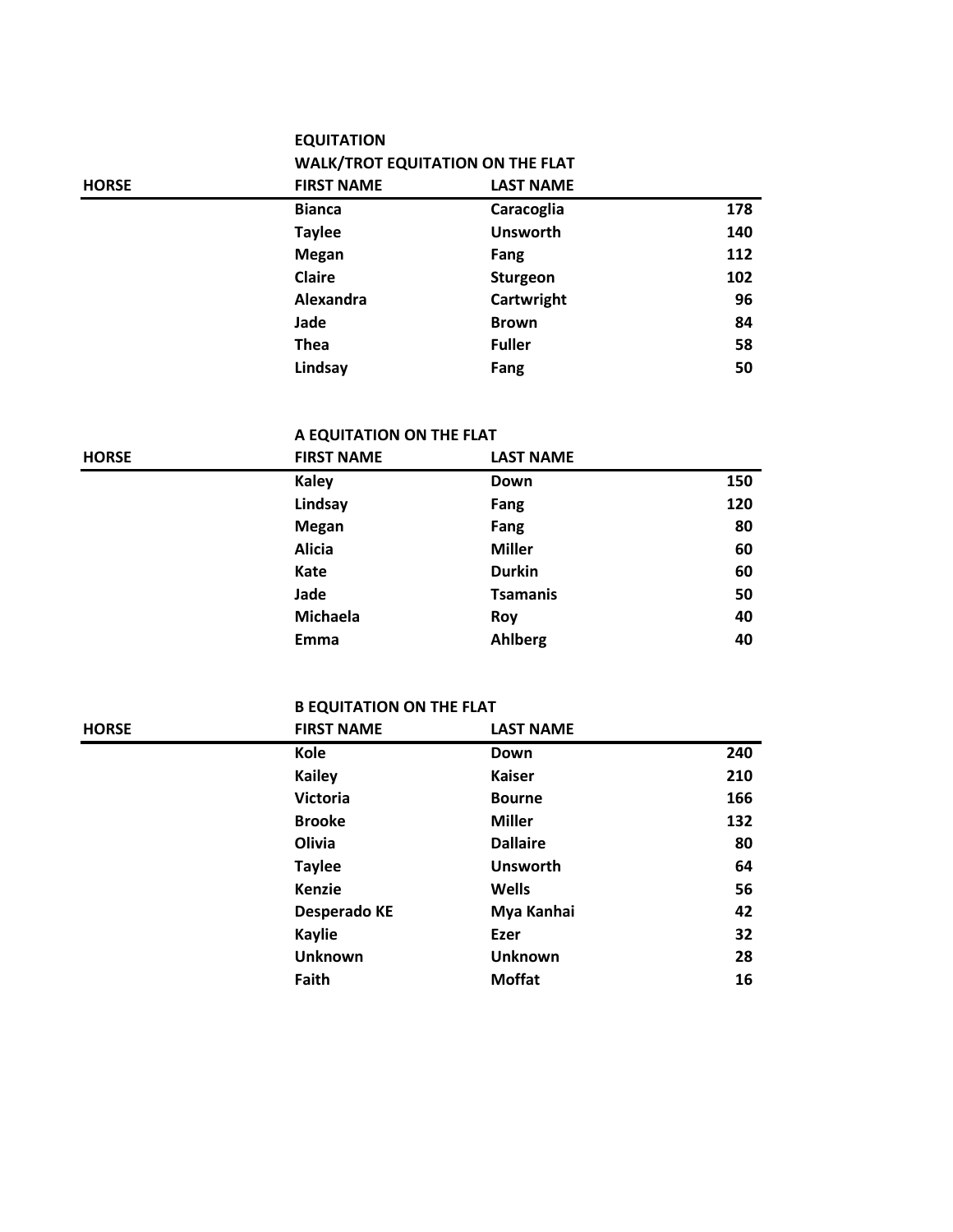|              | <b>C EQUITATION ON THE FLAT</b> |                  |     |
|--------------|---------------------------------|------------------|-----|
| <b>HORSE</b> | <b>FIRST NAME</b>               | <b>LAST NAME</b> |     |
|              | Syndey                          | Smith            | 230 |
|              | Ella                            | Hall             | 160 |
|              | Mya                             | <b>Stanley</b>   | 160 |
|              | Claire                          | <b>Boushy</b>    | 150 |
|              | Ashlyn                          | <b>Macey</b>     | 140 |
|              | <b>Melia</b>                    | Warner           | 60  |
|              | <b>Karson</b>                   | O'Connor         | 60  |

### **ADULT EQUITATION ON THE FLAT**

| <b>HORSE</b> | <b>FIRST NAME</b> | <b>LAST NAME</b> |     |
|--------------|-------------------|------------------|-----|
|              | <b>Camille</b>    | <b>King</b>      | 240 |
|              | <b>Alicia</b>     | <b>Chaulk</b>    | 200 |
|              | Emma Kate         | <b>Hamilton</b>  | 150 |
|              | Alyson            | Weedon           | 120 |
|              | <b>Emily</b>      | Fee              | 100 |
|              | <b>Karen</b>      | <b>Jacobs</b>    | 90  |
|              | <b>Charlotte</b>  | Coons            | 60  |
|              | <b>Mickaela</b>   | Junck            | 40  |

## **CLASSICS HUNTER MEDAL 2'9"**

| <b>HORSE</b> | <b>FIRST NAME</b> | <b>LAST NAME</b> |     |
|--------------|-------------------|------------------|-----|
|              | <b>Kailey</b>     | <b>Kaiser</b>    | 236 |
|              | Kole              | Down             | 238 |
|              | <b>Emma Kate</b>  | <b>Hamilton</b>  | 240 |
|              | <b>Victoria</b>   | <b>Bourne</b>    | 116 |
|              | <b>Camille</b>    | <b>King</b>      | 64  |
|              | Alyson            | Weedon           | 48  |
|              | <b>Kaley</b>      | Down             | 122 |
|              | <b>Alicia</b>     | <b>Chaulk</b>    | 16  |
|              | Rebecca           | Wade             | 72  |
|              | Alexandra         | <b>Gittens</b>   | 54  |

|              | <b>JUMPER MEDAL .90M</b> |                  |    |
|--------------|--------------------------|------------------|----|
| <b>HORSE</b> | <b>FIRST NAME</b>        | <b>LAST NAME</b> |    |
|              | <b>Camille</b>           | <b>King</b>      | 96 |
|              | Carley                   | <b>Davis</b>     | 84 |
|              | <b>Noah</b>              | Lawlor           | 48 |